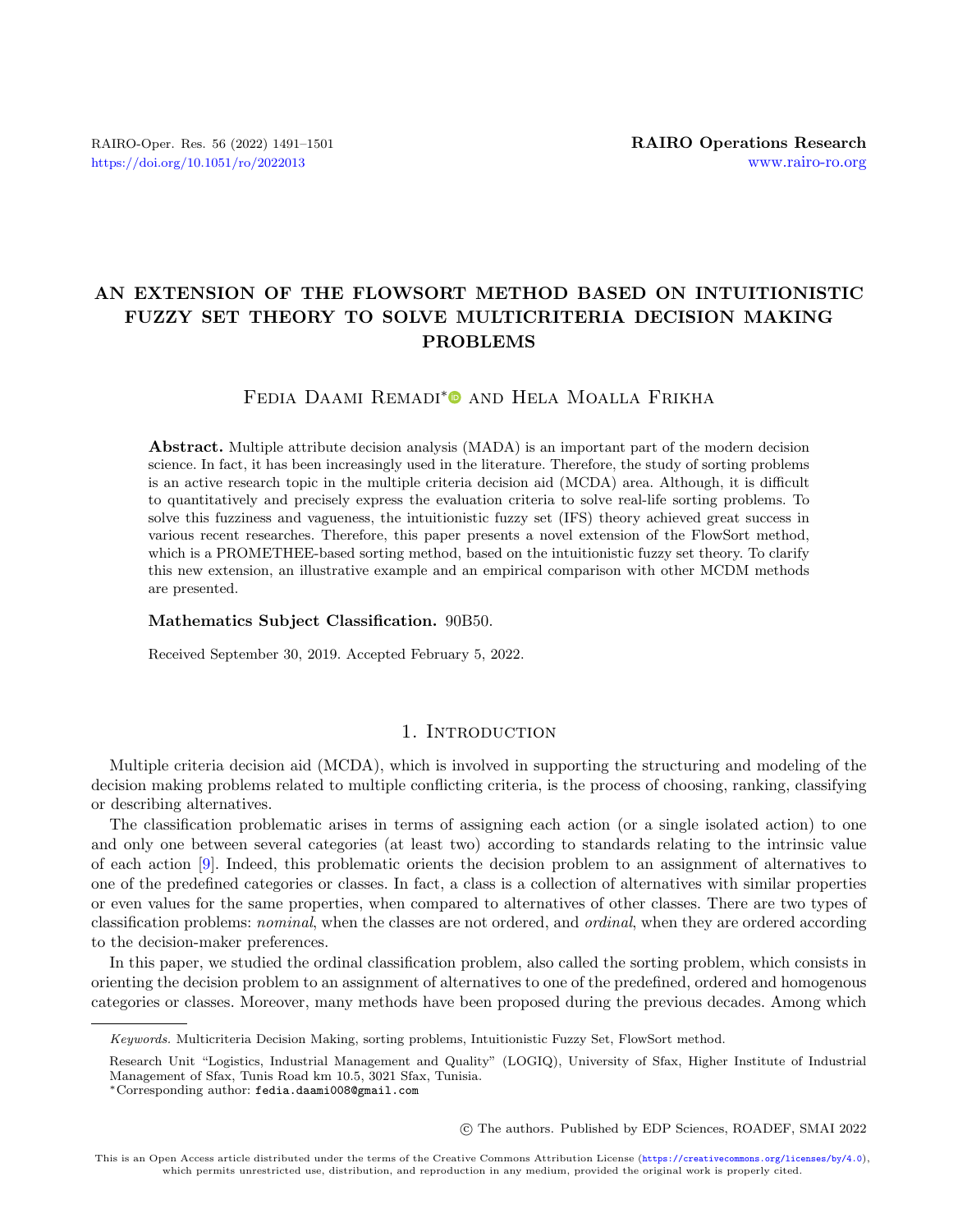we can mention the well-known sorting methods, such the ELECTRE-TRI [\[29\]](#page-10-0), the THESEUS [\[11\]](#page-9-1), and the multiple attribute utility theory-based the UTADIS [\[27\]](#page-10-1), AHPSort [\[18\]](#page-10-2),ANPSort [\[17\]](#page-10-3), MACBETHSort [\[16\]](#page-10-4), etc.

Based on the PROMETHEE [\[5\]](#page-9-2) methodology, several authors proposed the PROMETHEE-based methods, such as FlowSort [\[24\]](#page-10-5), PROMSORT [\[2\]](#page-9-3) and the PROMETHE-TRI [\[8\]](#page-9-4). In fact, PROMETHEE is one of the most famous MCDM methods since it is easy to use, simple to process and uses less parameter than the other MCDM methods, like ELECTRE [\[12\]](#page-10-6). Indeed, Figueira et al. were the pioneers of the PROMETHEE-TRI [\[12\]](#page-10-6) method by extending it to the sorting context but it rather uses incompletely ordered categories. On the other hand, in 2007, Araz and Ozkarahan proposed the PROMSORT [\[2\]](#page-9-3) method, which uses completely ordered categories while the assignment of the alternatives is not independent.

Developed by Nemery and Lamboray in 2007, FlowSort [\[24\]](#page-10-5) was proposed for the purpose of assigning actions to completely ordered categories defined by limiting profiles or central profiles. In fact, this method solves the drawbacks of PROMETHEE-TRI [\[8\]](#page-9-4) and PROMSORT [\[2\]](#page-9-3) and treats the problematic sorting issue for independent assignments and completely ordered categories. The alternatives and preference parameters evaluation of the FlowSort method are defined as crisp values. However, in a real-world situation, decisional problems are multi-dimensional and ambiguous in nature. So, it is difficult to express the evaluation criteria precisely.

Multiple extensions of the FlowSort method have been developed to solve these problems. Indeed, Janssen and Nemery [\[19\]](#page-10-7) proposed an extension of the FlowSort sorting method to the case of input data imprecision. Moreover, Campos et al. [\[7\]](#page-9-5) extended the FlowSort method to introduce a fuzzy sorting method called the Fuzzy FlowSort (F-FlowSort). For a simplified FlowSort version, Assche and De Smet [\[3\]](#page-9-6) set out the parameters of a sorting model using classification examples in the context of traditional and interval sorting. Moreover, Pelissari et al. [\[26\]](#page-10-8) suggested a new multi-criteria method called the SMAA-Fuzzy-FlowSort to sort the problems under uncertainty by applying the Stochastic Acceptability Analysis to the Fuzzy-FlowSort method. Furthermore, Lolli *et al.* [\[21\]](#page-10-9) introduced a group multi-criteria decision support system named the FlowSort-GDSS for sorting the failure modes into priority classes.

As clearly stated above, the fuzzy set (FS) theory [\[30\]](#page-10-10) has been successfully applied in a good number of studies. However, this theory is not flawless as it uses only the membership degree of an element to a fuzzy set that belongs to zero and one. Actually, it is necessary to define the non-membership degree of an element to a fuzzy set because it is not necessarily equal to 1, minus the degree of membership. Therefore, to overcome this limitation, the intuitionistic fuzzy set theory concept seems to be more suitable to deal with uncertainty than other generalized fuzzy set forms [\[30\]](#page-10-10). Furthermore, compared to the traditional fuzzy set, the IFS can describe the fuzzy nature of the real world more efficiently [\[24\]](#page-10-5). Besides, it provides more flexibility to treat real life problems under an uncertain environment because when the environment changes, the intuitionistic fuzzy sets are easy to modify [\[31\]](#page-10-11).

On the other hand, the IFS theory achieved great success in various MCDA research studies, mainly with Park et al. [\[25\]](#page-10-12), who extended the group decision making VIKOR method to an interval-valued intuitionistic fuzzy environment. In this method, the attribute weight information is partially known. As for Chen [\[8\]](#page-9-4), he developed an extended TOPSIS method with an inclusion comparison approach to address multiple criteria group of decision-making medical problems in the interval-valued intuitionistic fuzzy set framework, etc.

Thus, the aim of our research, which is also at the heart of its originality, was to develop an extension of the FlowSort method to deal with the imprecision issue using the IFS-theory. The IFS ill-known quantity can be presented as Intuitionistic Fuzzy numbers (IFNs) through several functions, such as the Triangular Intuitionistic Fuzzy numbers (TIFNs), the Interval-Valued Intuitionistic Fuzzy numbers (IVIFNs), the Trapezoidal Intuitionistic Fuzzy numbers (TrIFNs), etc. In fact, the TIFNs seem to be the simplest one [\[28\]](#page-10-13) as it can be easily specified and implemented by the decision maker [\[21\]](#page-10-9). Besides, its application in the MCDM is based on its ability to express decision information in several dimensions [\[20\]](#page-10-14). Therefore, in our proposed method, we will present the input data in the decision matrix as triangular intuitionistic fuzzy numbers.

Therefore, this paper is organized as follows. In the second section, we will introduce the IFS theory notations. Then, in the third section, we will present the FlowSort method using crisp evaluations. The fourth section will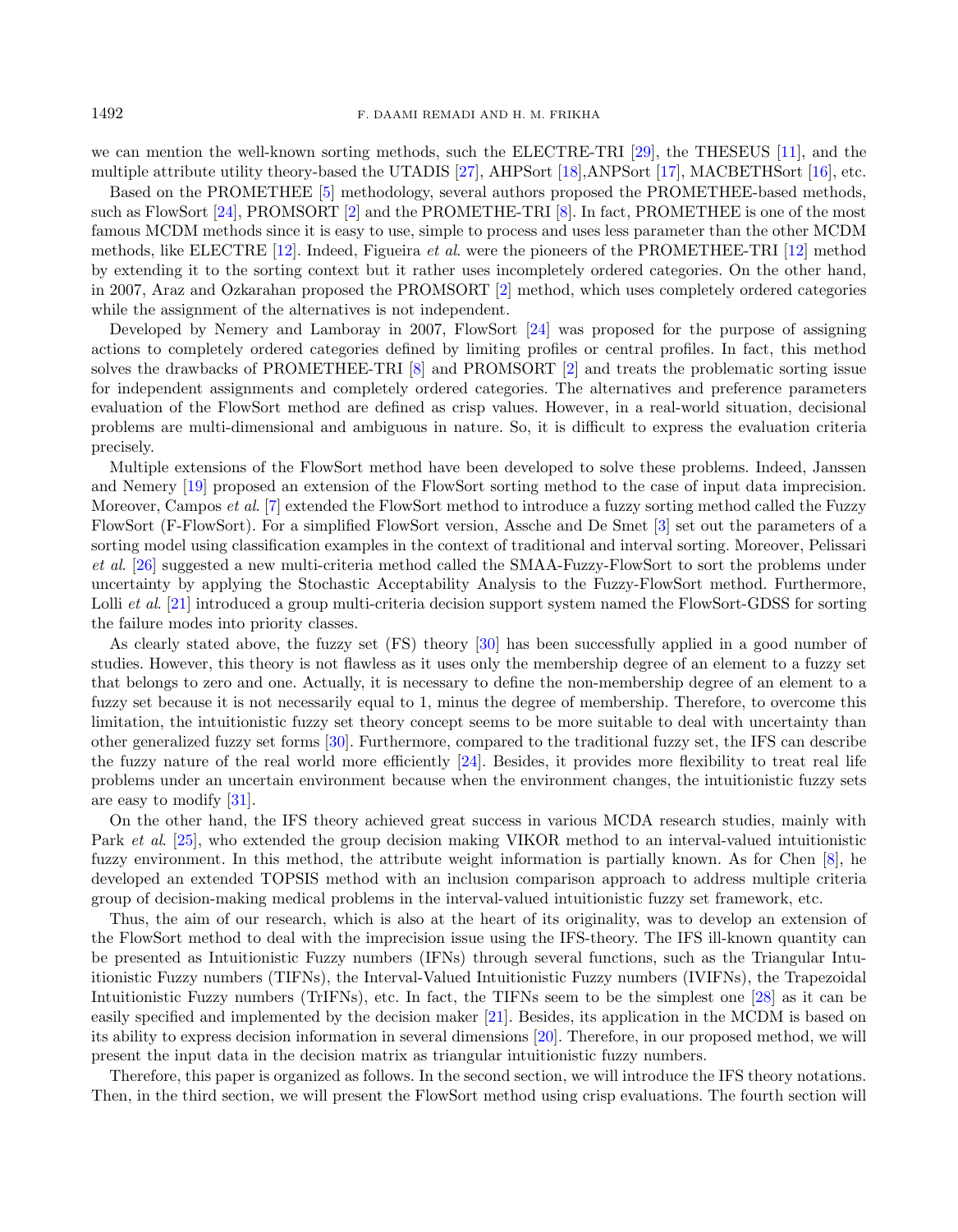be devoted to the development of an extension of the FlowSort method based on the IFS theory to solve the MCDM problem. Section five will include a numerical example and a comparison of the results obtained with other MCDA methods. The final section will conclude the paper and outline further research.

## 2. FlowSort method

The FlowSort method is an ordinal classification method based on the ranking methodology of PROMETHEE method. In fact, it is proposed for assigning a set of alternatives  $A = \{a_1, a_2, \ldots, a_n\}$  to K ordered categories  $C_1, C_2, \ldots, C_k$  evaluated according to m criteria  $G = \{g_1, g_2, \ldots, g_m\}$ . Each category is defined by a set of limiting profiles  $R = \{r_1, r_2, \ldots, r_{k+1}\}\$  or by the set of K central profiles (centroids) for K ordered categories  $\hat{R} = \{\tilde{r}_1, \tilde{r}_2, \ldots, \tilde{r}_k\}$  defined by the DM. Therefore, to avoid conflicts, we defined each category by a set of reference profiles  $R^* = \{r_1^*, r_2^*\}$  founded in [\[24\]](#page-10-5). For each alternative  $a_i$  for all  $i \in \{1, 2, ..., n\}$  we defined the set  $R_i^* = R^* \cup \{a_i\}$  where  $a_i$  is the action to be assigned.

The assignment of alternatives is deduced based on their relative position with respect to the reference profiles, in terms of positive, negative and net flows. It depends on the comparison of the alternative with all the reference profiles simultaneously [\[24\]](#page-10-5). The positive, negative and net flows are computed as follows:

$$
\phi_{R_i^*}^+(x) = \frac{1}{|R_i^*| - 1} \sum_{y \in R_i^*} \pi(x, y),\tag{2.1}
$$

$$
\phi_{R_i^*}^-(x) = \frac{1}{|R_i^*| - 1} \sum_{y \in R_i^*} \pi(y, x),\tag{2.2}
$$

$$
\phi_{R_i^*}(x) = \phi_{R_i^*}^+(x) - \phi_{R_i^*}^-(x),\tag{2.3}
$$

where  $\pi(x, y) = \sum w_j P_j(x, y)$  as in PROMETHEE [\[5\]](#page-9-2), and  $|R_i^*|$  is the number of elements included in the set  $R_i^*$ .

Indeed, there are three different assignment rules based on the positive, negative and net flows, which are defined as follows:

$$
C_{\phi^+}(a_i) = C_K \qquad \text{if} \ \phi^+_{R_i^*}(r_K) > \phi^+_{R_i^*}(a_i) \ge \phi^+_{R_i^*}(r_{K+1}) \tag{2.4}
$$

$$
C_{\phi^{-}}(a_{i}) = C_{k} \qquad \text{if} \ \ \phi_{R_{i}^{*}}^{-}(r_{K}) \leq \phi_{R_{i}^{*}}^{-}(a_{i}) < \phi_{R_{i}^{*}}^{-}(r_{K+1}) \tag{2.5}
$$

$$
C_{\phi}(a_i) = C_K \qquad \text{if} \ \phi_{R_i^*}(r_K) > \phi_{R_i^*}(a_i) \ge \phi_{R_i^*}(r_{K+1}). \tag{2.6}
$$

#### 3. INTUITIONISTIC FUZZY SET THEORY

#### 3.1. Definition

The Intuitionistic Fuzzy Set theory [\[4\]](#page-9-7) is a generalization of the fuzzy set theory which consists in assigning a membership and a non-membership degree to each element.

Let a set X be fixed then, an intuitionistic fuzzy set (IFS)  $\tilde{A}$  in  $\tilde{X}$  can be defined as follows:

$$
A = \{ \langle x, \mu_A(x), \nu_A(x) \rangle \big| x \in X \}, \mu_A(x), \nu_A(x) \in [0, 1], \tag{3.1}
$$

where  $\mu_A(x)$  and  $\nu_A(x)$  are defined respectively as the membership and the non-membership degrees of the element  $x \in X$ ,  $0 \leq \mu_A(x) + \nu_A(x) \leq 1$ .

The fuzzy set [\[23\]](#page-10-15) is defined by  $A = \{ \langle x, \mu_A(x) \rangle | x \in X \}$  and can be defined as IFS by  $A = \{ \langle x, \mu_A(x), 1 - \langle x, \mu_B(x), 1 \rangle | x \in X \}$  $\mu_A(x)$   $|x \in X$ . For each IFS A in X, the degree of hesitancy of x to A is  $\pi_A(x) = 1 - \mu_A(x) - \nu_A(x)$ . If  $\pi_A(x) = 0$  then A is reduced to a fuzzy set.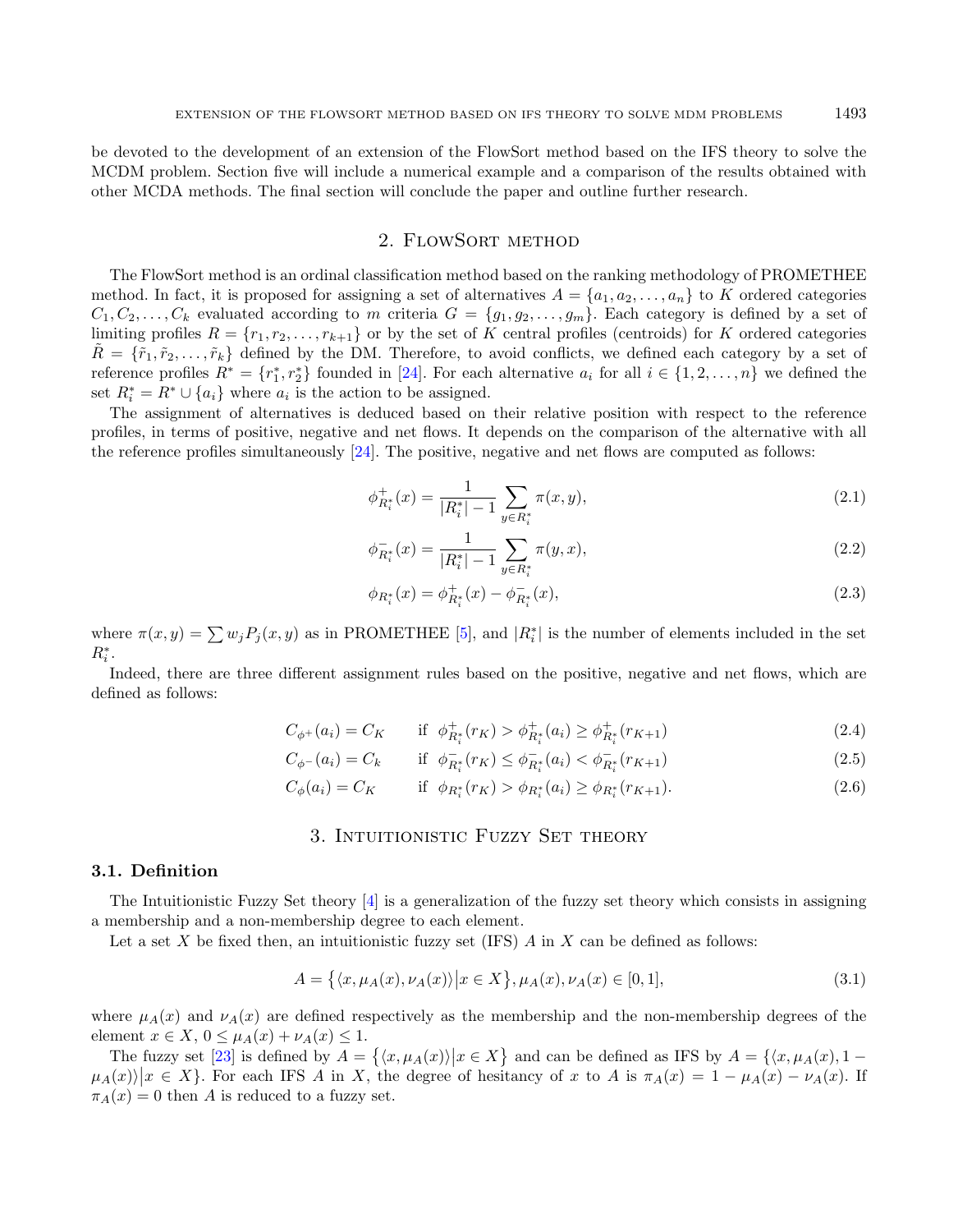| Very Poor (VP)   | $\langle 0,0,1;0,0,2 \rangle$          |
|------------------|----------------------------------------|
| Poor $(P)$       | (0, 1, 3; 0, 1, 4)                     |
| Medium Poor (MP) | $\langle 1, 3, 5; 0.5, 3, 5.5 \rangle$ |
| Fair $(F)$       | $\langle 3, 5, 7; 2, 5, 8 \rangle$     |
| Medium Good (MG) | $\langle 5, 7, 9, 4.5, 7, 9.5 \rangle$ |
| Good(G)          | (7, 9, 10; 6, 9, 10)                   |
| Very Good (VG)   | (9, 10, 10; 8, 10, 10)                 |

<span id="page-3-1"></span><span id="page-3-0"></span>Table 1. Linguistic variable for the rating [\[14\]](#page-10-16).

Table 2. Linguistic variables for the importance weight of each criterion [\[14\]](#page-10-16).

| Very Low (VL)    | (0, 0, 0.1; 0, 0, 0.2)               |
|------------------|--------------------------------------|
| Low $(L)$        | (0, 0.1, 0.3; 0, 0.1, 0.4)           |
| Medium Low (ML)  | (0.1, 0.3, 0.5; 0.05, 0.3, 0.5, 0.5) |
| Median(M)        | (0.3, 0.5, 0.7; 0.2, 0.5, 0.8)       |
| Medium High (MH) | (0.5, 0.7, 0.9; 0.45, 0.7, 0.95)     |
| High(H)          | (0.7, 0.9, 1; 0.6, 0.9, 1)           |
| Very High (VH)   | (0.9, 1, 1; 0.8, 1, 1)               |

#### 3.2. The Triangular Intuitionistic Fuzzy number (TIFN)

The IFS describes information when uncertainty is involved. Therefore, an ill-known quantity of information may be expressed with an intuitionistic fuzzy number (IFN). Moreover, there are multiple functions that help explain the intuitionistic fuzzy numbers, such as the trapezoidal  $[6]$ , the triangular [\[19\]](#page-10-7), the interval number [\[27\]](#page-10-1), etc. but the simplest one presents the membership and the non-membership function by the triangular fuzzy numbers.

The TIFN [\[19\]](#page-10-7) will be represented by the following two sets of triplets  $A_{\text{(TIFN)}} = \{(a_1, a_2, a_3)\colon (a'_1, a_2, a'_3)\}$ where  $a_2$  is the mean value of the intuitionistic fuzzy numbers  $\mu_A(x)$  and  $\nu_A(x)$ ,  $a_1$  and  $a_3$  which are respectively the left and right boundaries of  $\mu_A(x)$  while,  $a'_1$  and  $a'_3$  are respectively the left and the right boundaries of  $\nu_A(x)$ , and  $a'_1 \le a_1 \le a_2 \le a_3 \le a'_3$ . The membership and the non-membership functions of the TIFN are given as follows:

$$
\mu_{A_{(\text{TIFN})}}(x) = \begin{cases} \frac{x - a_1}{a_2 - a_1}, & \text{for } a_1 \le x \le a_2\\ \frac{a_3 - x}{a_3 - a_2}, & \text{for } a_2 \le x \le a_3\\ 0 & \text{otherwise} \end{cases}
$$
(3.2)

$$
\nu_{A_{\text{(TIFN)}}}(x) = \begin{cases} \frac{a_2 - x}{a_2 - a'_1}, & \text{for } a'_1 \le x \le a_2\\ \frac{x - a_2}{a'_3 - a_2}, & \text{for } a_2 \le x \le a'_3\\ 1 & \text{otherwise.} \end{cases}
$$
(3.3)

#### 3.3. Converting linguistic terms into Triangular Intuitionistic Fuzzy numbers

In many situations of the real life, information cannot be evaluated exactly in numerical values but rather in linguistic variables, which are words, sentences or natural language. On the other hand, the linguistic intuitionistic fuzzy number (LIFN), which is a special intuitionistic fuzzy number, can more easily describe the vagueness existing in the real decision-making process [\[13\]](#page-10-17). For their part, Gautam et al. [\[13\]](#page-10-17) expressed the linguistic variables in positive triangular intuitionistic fuzzy numbers, as shown in Tables [1](#page-3-0) and [2.](#page-3-1)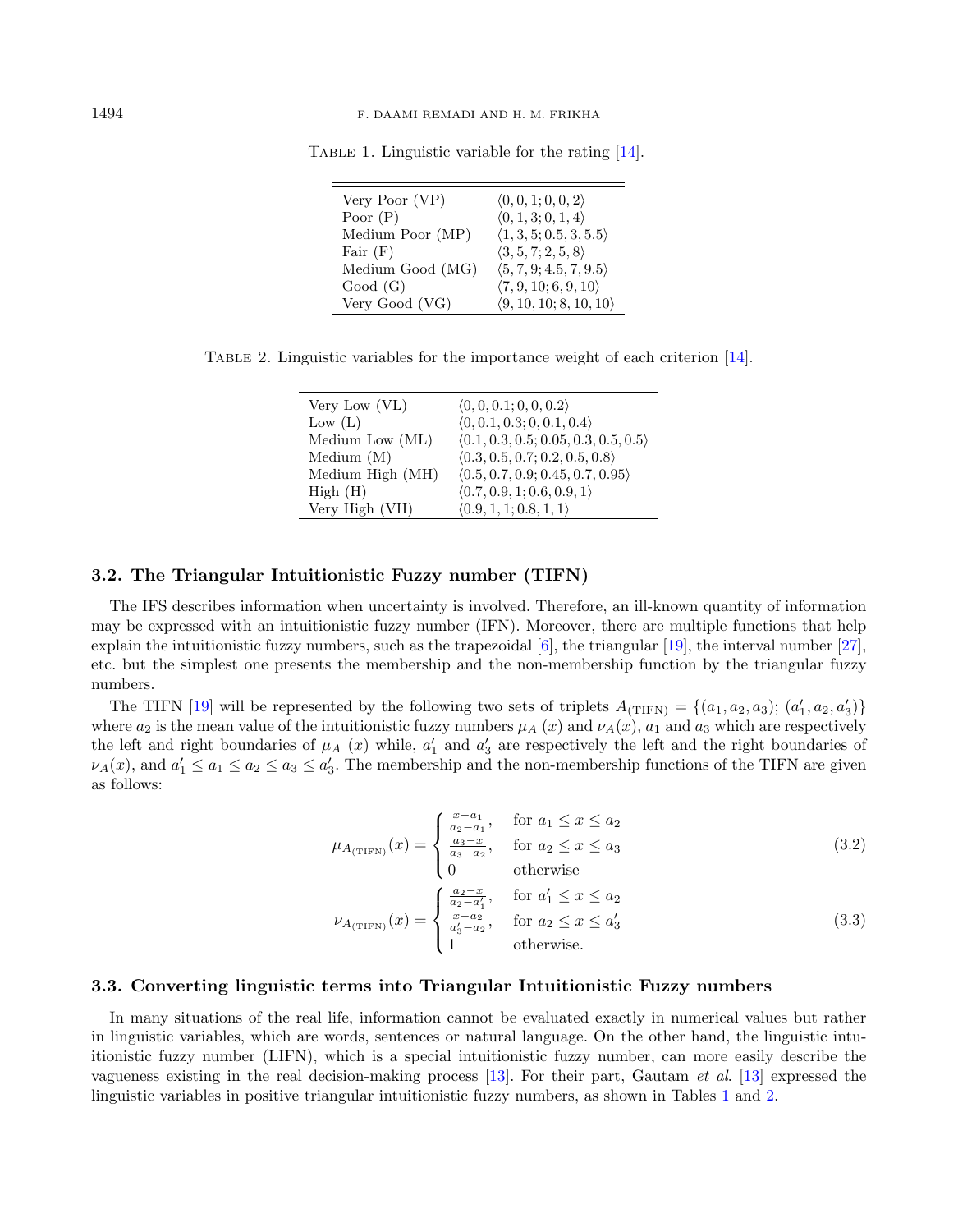### 3.4. Operations of Triangular Intuitionistic Fuzzy numbers

Mahapatra and Roy [\[22\]](#page-10-18) introduced some arithmetic operations of TIFNs;

Let  $A_{\text{(TIFN)}} = \{(a_1, a_2, a_3); (a'_1, a_2, a'_3)\}$  and  $B_{\text{(TIFN)}} = \{(b_1, b_2, b_3); (b'_1, b_2, b'_3)\}.$  The operations on triangular intuitionistic fuzzy numbers are the following:

$$
A_{\text{(TIFN)}} + B_{\text{(TIFN)}} = \{ (a_1 + b_1, a_2 + b_2, a_3 + b_3); (a'_1 + b'_1, a_2 + b_2, a'_3 + b'_3) \};
$$
\n(3.4)

$$
A_{\text{(TIFN)}} - B_{\text{(TIFN)}} = \{ (a_1 - b_3, a_2 - b_2, a_3 - b_1); (a'_1 - b'_3, a_2 - b_2, a'_3 - b'_1) \};
$$
\n(3.5)

$$
A_{\text{(TIFN)}} * B_{\text{(TIFN)}} = \{ (a_1 * b_1, a_2 * b_2, a_3 * b_3); (a'_1 * b'_1, a_2 * b_2, a'_3 * b'_3) \}. \tag{3.6}
$$

Let  $k$  be a scalar number:

If 
$$
k > 0
$$
 then  $k * A_{(TIFN)} = \{(k * a_1, k * a_2, k * a_3); (k * a'_1, k * a_2, k * a'_3)\}$  (3.7)

If 
$$
k < 0
$$
 then  $k * A_{(TIFN)} = \{(k * a_3, k * a_2, k * a_1); (k * a'_3, k * a_2, k * a'_1)\}.$  (3.8)

As for, Gani and Abbas [\[13\]](#page-10-17), they defined the defuzzification of the triangular intuitionistic number to an ordinal number as follows:

<span id="page-4-0"></span>
$$
A = \frac{(a_1 + 2a_2 + a_3) + (a'_1 + 2a_2 + a'_3)}{8}.
$$
\n(3.9)

## 4. The Intuitionistic Fuzzy Set FlowSort method for multicriteria decision **MAKING**

This research aims to develop an IFS FlowSort method where an ill-known quantity is expressed in an intuitionistic fuzzy number (IFN). In fact, this method consists in computing the TIFNs preference degree, which is the deviation between alternatives and limiting profiles according to each criterion using the arithmetic operations given above. After that, the TIFNs-preference degrees should be defuzzified to crisp values and then integrated into the two last steps of the original FlowSort method.

As presented in Figure [1](#page-5-0) the procedure of our proposed extension is the following:

- Step 1. Creating an evaluation matrix. In this step, to solve the sorting MCDM problem, it is necessary to describe:
	- $A = \{a_1, a_2, \ldots, a_n\}$  a set of *n* alternatives.
	- $G = \{g_1, g_2, \ldots, g_m\}$  a set of m criteria evaluated by  $W = \{w_1, w_2, \ldots, w_m\}$  criteria weights.
	- $C = {c_1, c_2, ..., c_k}$  a set of k classes.
	- $X_{(l)} = (x_{ij(l)})_{n \ast m}$  is the TIFN performance rating for alternative  $a_i(i = 1, 2, ..., n)$  on criterion  $c_j(j = 1, 2, ..., n)$  $1, 2, \ldots, m$ .

$$
x_{ij} = \left\{ (x_{ij}^1, x_{ij}^2, x_{ij}^3); (x_{ij}^{\prime 1}, x_{ij}^2, x_{ij}^{\prime 3}) \right\}, \quad i = 1, 2, \dots, n, \ j = 1, 2, \dots, m
$$

where  $x_{ij}^2$  is the mean value of the intuitionistic fuzzy numbers  $\mu(x_{ij})$  and while  $\nu(x_{ij})$ ,  $x_{ij}^1$  and  $x_{ij}^3$  are respectively the left and the right boundaries of  $\mu(x_{ij})$  then,  $x_{ij}^{\prime 1}$  and  $x_{ij}^{\prime 3}$  are respectively the left and the right boundaries of  $\nu(x_{ij})$ , and  $x_{ij}^{\prime 1} \le x_{ij}^1 \le x_{ij}^2 \le x_{ij}^{\prime 3} \le x_{ij}^3$ .

On the other hand, the parameter values, such as the criteria weights, the DM weights and the preference and the indifference degrees are assumed to be crisp numbers.

**Step 2.** Determine the set of ordered categories  $C_1 \triangleright C_2 \triangleright \ldots \triangleright C_k$ , where  $C_h \triangleright C_l$  with  $h < l$  denoting that category  $C_h$  is preferred to category  $C_l$ . Moreover, each category is defined by one central profile or two limiting profiles.

Let  $R = \{r_1, r_2, \ldots, r_{k+1}\}$  be the set of limiting profiles, where  $r_h$  and  $r_{h+1}$  is the upper and the lower of  $C_h$ . There are K central profiles (centroids) for K ordered categories  $R = \{\tilde{r}_1, \tilde{r}_2, \ldots, \tilde{r}_k\}$  defined by the DM.

However, when there is no distinction between a set of limiting profiles and the set of centroid, there are reference profiles  $R^* = \{r_1^*, r_2^*, \ldots\}$ . Let us define the set  $R_i^* = R^* \cup \{a_i\}$  where  $a_i$  is the action to be assigned.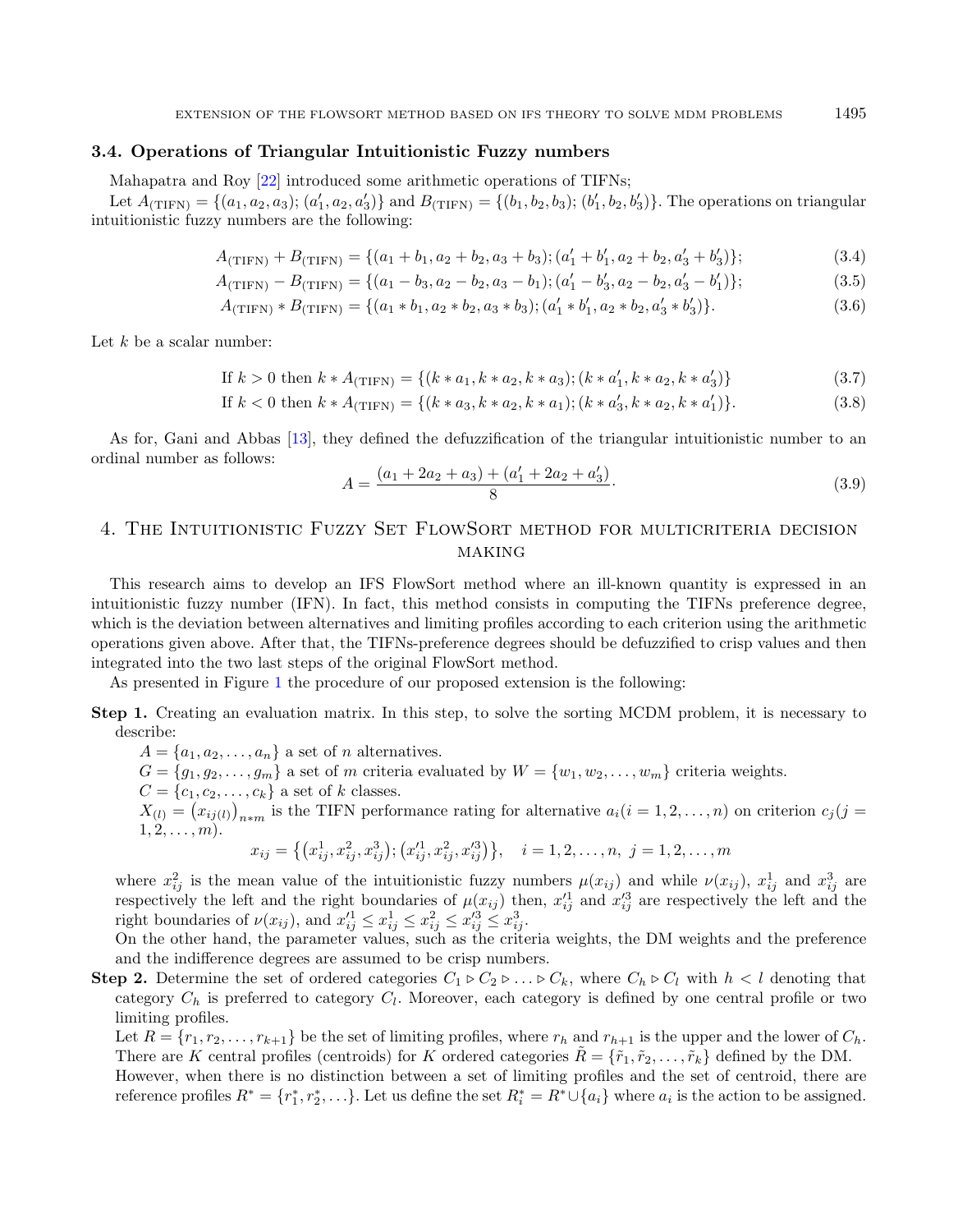

<span id="page-5-0"></span>Figure 1. The IF-FlowSort procedure.

**Step 3.** Calculating the preference degree  $\pi(A, B)$  of each alternative A over an alternative B using the arithmetic operation of the triangular intuitionistic fuzzy numbers for all alternatives  $A, B$  of  $R_i^*$ .

$$
\pi(A, B) = \sum w_j * P_j(A, B) \tag{4.1}
$$

$$
\pi(A, B) = \sum w_j * P_j(f_j(A) - f_j(B))
$$
\n(4.2)

where  $f_j(A) = (a_1, a_2, a_3; a'_1, a_2, a'_3)$  and  $f_j(B) = (b_1, b_2, b_3; b'_1, b_2, b'_3)$  lare two types of triangular intuitionistic fuzzy numbers and  $w_j$  is a scale number.

$$
\pi(A,B) = \sum w_j * P_j(\alpha_1, \alpha_2, \alpha_3; \alpha'_1, \alpha_2, \alpha'_3)
$$
\n(4.3)

where:

$$
\alpha_1 = a_1 - b_3, \ \alpha_2 = a_2 - b_2, \ \alpha_3 = a_3 - b_1, \ \alpha'_1 = a'_1 - b'_3, \ \alpha'_3 = a'_3 - b'_1
$$
  

$$
\pi(A, B) = \sum w_j \ast \left(\alpha_1^{P_j}, \alpha_2^{P_j}, \alpha_3^{P_j}; \alpha_1^{P_j}, \alpha_2^{P_j}, \alpha_3^{P_j}\right)
$$
(4.4)

$$
= \sum_{j} \left( w_j \alpha_1^{P_j}, w_j \alpha_2^{P_j}, w_j \alpha_3^{P_j}; w_j \alpha_1'^{P_j}, w_j \alpha_2^{P_j}, w_j \alpha_3'^{P_j} \right) \tag{4.5}
$$

$$
= \Big(\sum w_j \alpha_1^{P_j}, \sum w_j \alpha_2^{P_j}, \sum w_j \alpha_3^{P_j}; \sum w_j \alpha_1^{P_j}, \sum w_j \alpha_2^{P_j}, \sum w_j \alpha_3^{P_j}\Big). \tag{4.6}
$$

Step 4. Each preference degree  $\pi(A, B)$  should be defuzzified to transform the intuitionistic fuzzy number into a real number. Therefore, we suggest using Abbas and Gani's [\[13\]](#page-10-17) operator given in [\(3.6\)](#page-4-0) since it can be easily employed by users, as it makes them use the IFS-FlowSort method more simple.

$$
\pi_d(A, B) = \frac{\left(\sum w_j \alpha_1^{P_j} + 2 * \sum w_j \alpha_2^{P_j} + \sum w_j \alpha_3^{P_j}\right) + \left(\sum w_j \alpha_1'^{P_j} + 2 * \sum w_j \alpha_2^{P_j} + \sum w_j \alpha_3'^{P_j}\right)}{8}.
$$
 (4.7)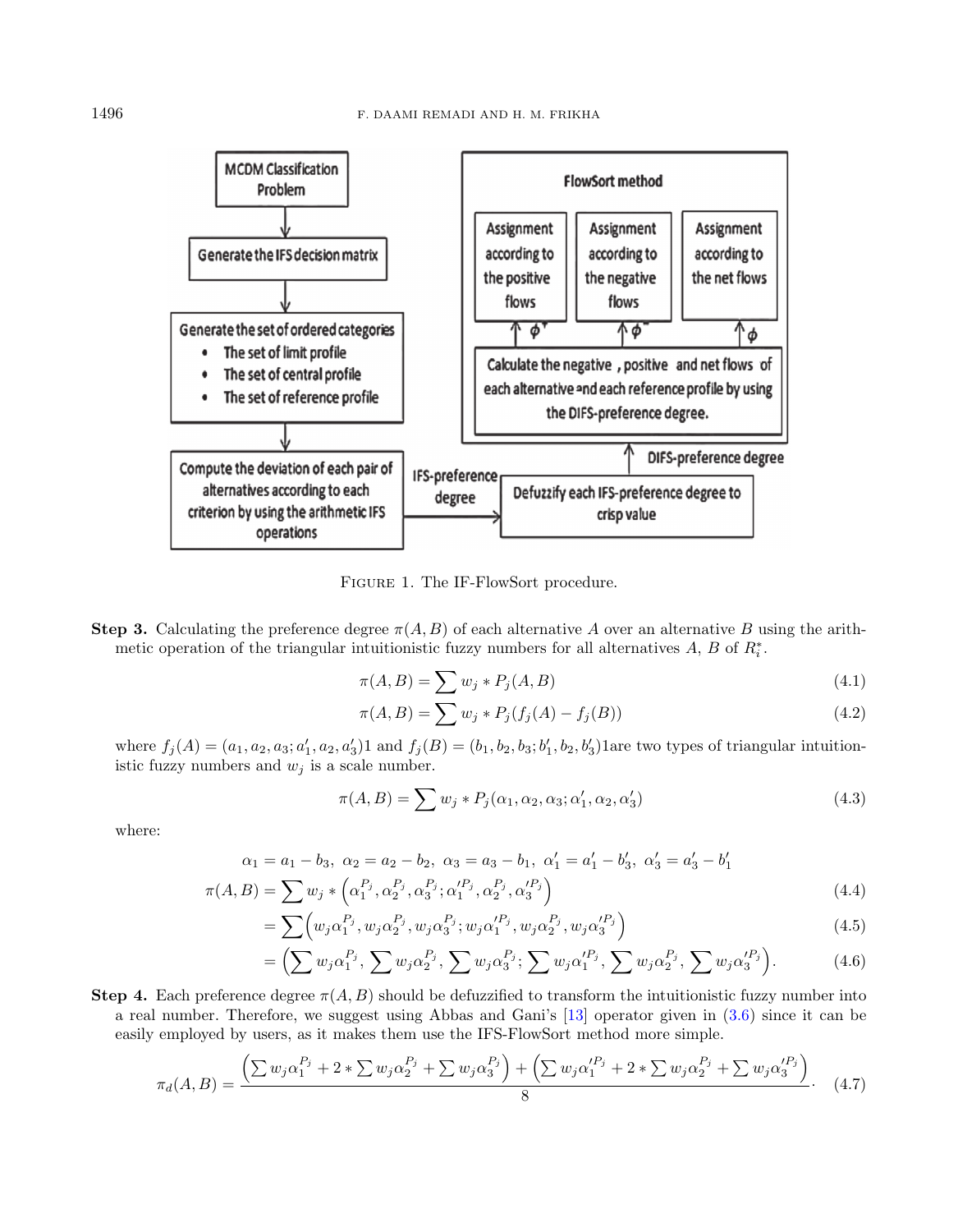|                                            |                                                                                                                                                                    | $c_{2}$                                                                                                                                                                  |                                                                                                                                                                      |                                                                                                                                                                                |                                                                                                                                                              |
|--------------------------------------------|--------------------------------------------------------------------------------------------------------------------------------------------------------------------|--------------------------------------------------------------------------------------------------------------------------------------------------------------------------|----------------------------------------------------------------------------------------------------------------------------------------------------------------------|--------------------------------------------------------------------------------------------------------------------------------------------------------------------------------|--------------------------------------------------------------------------------------------------------------------------------------------------------------|
| $A_{2}$<br>$A_3$<br>Aл<br>$A_{\mathbb{R}}$ | (5.7, 7.7, 9.3, 5, 7.7, 9.7)<br>(3.7, 6, 7.7, 3, 6, 7.8)<br>$\langle 2.7, 4, 5, 2.3, 4, 5.3 \rangle$<br>(6.3, 8.3, 9.7; 5.5, 8.3, 9.8)<br>(6.3, 8, 9, 5.3, 8, 9.3) | (5, 7, 8.7; 4.2, 7, 9.2)<br>$\langle 4, 5, 5, 3.7, 5, 5.3 \rangle$<br>$\langle 2.7, 3, 4, 2.3, 3, 4.7 \rangle$<br>(9, 10, 10, 8, 10, 10)<br>(7, 8.7, 9.7, 6.2, 8.7, 9.8) | (5.7, 7.7, 9; 4.7, 7.7, 9.3)<br>$\langle 4, 5, 5, 3.7, 5, 5.3 \rangle$<br>(3.7, 4, 5.3, 3.3, 4, 5.7)<br>(8.3, 9.7, 10; 7.3, 9.7, 10)<br>(7, 8.7, 9.7, 6.2, 8.7, 9.8) | (8.3, 9.7, 10; 7.3, 9.7, 10)<br>$\langle 2.7, 4, 5, 2.3, 4, 5.3 \rangle$<br>$\langle 2.7, 3, 4, 2.3, 3, 4.3 \rangle$<br>(9, 10, 10; 8, 10, 10)<br>(7, 8.7, 9.7, 6.2, 8.7, 9.8) | (3, 5, 7, 2, 5, 8)<br>$\langle 2.7, 3, 4, 2.3, 3, 4.3 \rangle$<br>(4.5, 5, 5.5; 4, 5, 5.5)<br>(7, 8.7, 9.7, 6.2, 8.7, 9.8)<br>(6.3, 8.3, 9.7; 5.5, 8.3, 9.8) |

<span id="page-6-1"></span><span id="page-6-0"></span>Table 3. IFS-FlowSort decision matrix.

TABLE 4. The category boundaries.

|                 | $g_1$        | $g_2$        | 93           | 94 | 95 |
|-----------------|--------------|--------------|--------------|----|----|
| IR1             | 10           | 10           | 10           | 10 | 10 |
| IR <sub>2</sub> | 6            | 6            | 6            | 6  | 6  |
| IR <sub>3</sub> | 4            | 4            | 4            | 4  | 4  |
| IR <sub>4</sub> | $\mathbf{0}$ | $\mathbf{0}$ | $\mathbf{0}$ | 0  | O  |

**Step 5.** The positive, negative and the net flows of each alternative A of  $R_i^*$  are computed according to the defuzzified outranking degree  $\pi_d(A, B)$ :

$$
\phi_{R_i^*}^+(A) = \frac{1}{|R_i^*| - 1} \sum_{B \in R_i^*} \pi_d(A, B) \tag{4.8}
$$

$$
\phi_{R_i^*}^-(A) = \frac{1}{|R_i^*| - 1} \sum_{B \in R_i^*} \pi_d(B, A)
$$
\n(4.9)

$$
\phi_{R_i^*}(A) = \phi_{R_i^*}^+(A) - \phi_{R_i^*}^-(A). \tag{4.10}
$$

Step 6. As with the FlowSort method, three different assignment rules based on the positive, negative and net flows are defined as follows:

$$
C_{\phi^+}(a_i) = C_K \qquad \text{if} \ \phi^+_{R_i^*}(r_K) > \phi^+_{R_i^*}(a_i) \ge \phi^+_{R_i^*}(r_{K+1}) \tag{4.11}
$$

$$
C_{\phi^{-}}(a_{i}) = C_{k} \qquad \text{if} \ \phi_{R_{i}^{*}}^{-}(r_{K}) \leq \phi_{R_{i}^{*}}^{-}(a_{i}) < \phi_{R_{i}^{*}}^{-}(r_{K+1}) \tag{4.12}
$$

$$
C_{\phi}(a_i) = C_K \qquad \text{if } \phi_{R_i^*}(r_K) > \phi_{R_i^*}(a_i) \ge \phi_{R_i^*}(r_{K+1}). \tag{4.13}
$$

#### 5. Numerical example

The criteria weights used in the IFS-TOPSIS are given as triangular intuitionistic fuzzy values. In our proposed method, because of the need to use the weight as a crisp number, we defuzzify and normalize the TIFN given in [\[13\]](#page-10-17) in order to obtain the set  $\{w_1 = 0.17, w_2 = 0.23, w_3 = 0.19, w_4 = 0.23, w_5 = 0.15\}$ . We suppose that the indifference threshold  $q_i = 0$  and the preference threshold  $p_i = 6 \forall j = 1, \ldots, 5$  where each criterion has four category boundaries  $IR_1$ ,  $IR_2$ ,  $IR_3$  and  $IR_4$  (see Tab. [2\)](#page-3-1).

We then compute the deviation of each pair of alternatives according to each criterion using the arithmetic IFS operations to obtain the intuitionistic fuzzy preference degrees given in Table [3](#page-6-0) (see Tab. [5\)](#page-7-0).

In the third step of the procedure, we apply the IFS-FlowSort, method, which consists in defuzzifying the IF-preference degrees to crisp numbers (see Tab. [6\)](#page-7-1). In fact, the obtained results are shown in Tables [4.](#page-6-1)

We calculated the positive, negative and net flows values of each alternative A of  $R_i^*$  as given in the fourth step (see Tabs. [7](#page-8-0) and [8\)](#page-8-1). In fact, such in the original FlowSort method;  $\phi_{R_i}^+(A_i) = \sum_{B \in R_i^*} \pi_d(A_i, \text{IR}_j)$ ,  $\phi_{R_i}^-(A_i) =$  $\sum_{B \in R_i^*} \pi_d(\text{IR}_j, A_i), \phi_{R_i}(A) = \phi_{R_i}^+(A_i) - \phi_{R_i}^-(A_i), i = 1, 2, n = 5, j = 1, k = 4$ . Then, by comparing the results given in column  $A_i$  to the ones given in IR<sub>j</sub> columns, we concluded that alternatives  $A_1$ ,  $A_4$  and  $A_5$  are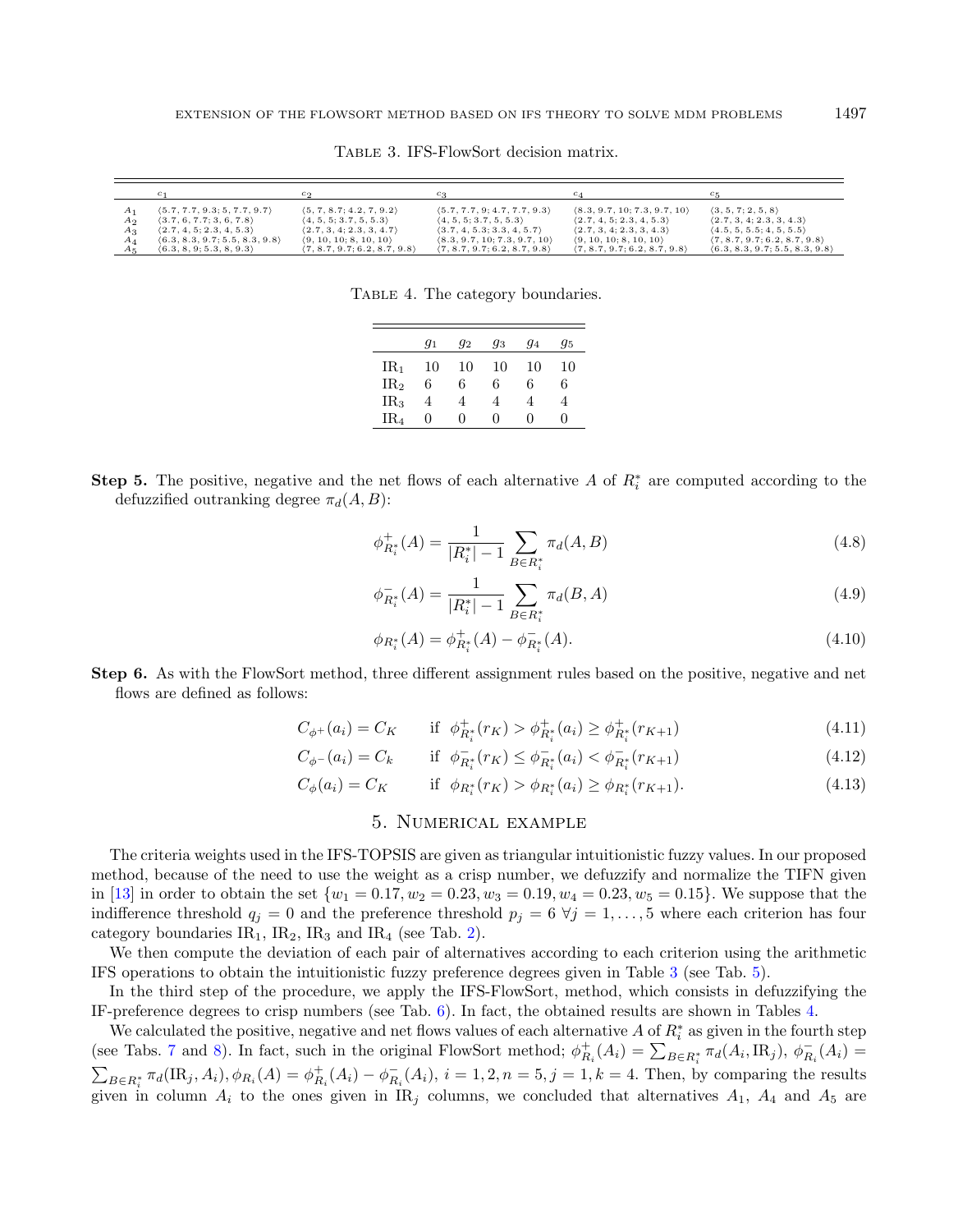#### 1498 F. DAAMI REMADI AND H. M. FRIKHA

| $d\pi$         | IR <sub>1</sub>                     | IR <sub>2</sub>                     | IR <sub>3</sub>                   | IR <sub>4</sub>                       |
|----------------|-------------------------------------|-------------------------------------|-----------------------------------|---------------------------------------|
| $(A_1 - Ir_i)$ | (0, 0, 0, 0, 0, 0)                  | (0.09, 0.3, 0.47; 0.05, 0.3, 0.56)  | (0.3, 0.6, 0.8, 0.2, 0.6, 0.88)   | (0.84, 0.9, 1; 0.75, 0.9, 1)          |
| $(Ir_i - A_1)$ | (0.18, 0.4, 0.66; 0.09, 0.4, 0.76)  | (0, 0.02, 0.13; 0, 0.02, 0.22)      | (0, 0, 0.02; 0, 0, 0.05)          | (0, 0, 0, 0, 0, 0)                    |
| $(A_2 - Ir_i)$ | (0, 0, 0, 0, 0, 0)                  | (0, 0, 0.05; 0, 0, 0.05)            | (0, 0.13, 0.2; 0, 0.13, 0.26)     | (0.6, 0.7, 0.8; 0.5, 0.7, 0.85)       |
| $(Ir_i - A_2)$ | (0.76, 0.8, 0.97; 0.71, 0.8, 0.97)  | (0.16, 0.22, 0.4; 0.12, 0.22, 0.48) | (0, 0.02, 0.09, 0, 0.02, 0.16)    | (0, 0, 0, 0, 0, 0)                    |
| $(A_3 - Ir_i)$ | (0, 0, 0, 0, 0, 0)                  | (0, 0, 0; 0, 0, 0)                  | (0.01, 0.02, 0.1; 0, 0.02, 0.17)  | (0.5, 0.6, 0.75; 0.4, 0.6, 0.8)       |
| $(Ir_i - A_3)$ | (0.86, 0.9, 0.95; 0.8, 0.9, 0.97)   | (0.22, 0.37, 0.46; 0.16, 0.37, 0.5) | (0, 0.08, 0.15; 0, 0.08, 0.2)     | (0, 0, 0, 0, 0, 0)                    |
| $(A_4 - Ir_i)$ | (0, 0, 0, 0, 0, 0)                  | (0.34, 0.55, 0.63; 0.2, 0.55, 0.63) | (0.66, 0.9, 0.95; 0.5, 0.9, 0.96) | $\langle 1, 1, 1; 0.95, 1, 1 \rangle$ |
| $(Ir_i - A_4)$ | (0.02, 0.09, 0.3; 0.01, 0.09, 0.46) | (0, 0, 0; 0, 0, 0)                  | (0, 0, 0; 0, 0, 0)                | (0, 0, 0; 0, 0, 0)                    |
| $(A_5 - Ir_i)$ | (0, 0, 0, 0, 0, 0)                  | (0.12, 0.4, 0.58; 0.02, 0.4, 0.6)   | (0.4, 0.7, 0.9, 0.3, 0.7, 0.92)   | $\langle 1, 1, 1; 0.93, 1, 1 \rangle$ |
| $(Ir_i - A_5)$ | (0.06, 0.2, 0.42; 0.04, 0.2, 0.54)  | (0, 0, 0, 0, 0, 0)                  | (0, 0, 0, 0, 0, 0)                | (0, 0, 0, 0, 0, 0)                    |

<span id="page-7-1"></span><span id="page-7-0"></span>Table 5. The intuitionistic fuzzy preference degrees.

TABLE 6. The defuzzified preference degrees.

| $d\pi$       | $\rm IR_{1}$ | IR <sub>2</sub> | IR <sub>3</sub> | IR4          |
|--------------|--------------|-----------------|-----------------|--------------|
| $(A_1-Ir_i)$ | 0.           | 0.29            | 0.56            | 0.91         |
| $(Ir_i-A_1)$ | 0.4          | 0.05            | 0.009           | $\mathbf{0}$ |
| $(A_2-Ir_i)$ | 0.           | 0.01            | 0.12            | 0.71         |
| $(Ir_i-A_2)$ | 0.84         | 0.26            | 0.04            | $\mathbf{0}$ |
| $(A_3-Ir_i)$ | $\Omega$     | $\Omega$        | 0.05            | 0.6          |
| $(Ir_i-A_3)$ | 0.92         | 0.36            | 0.08            | $\theta$     |
| $(A_4-Ir_i)$ | 0            | 0.5             | 0.8             | 0.97         |
| $(Ir_i-A_4)$ | 0.14         | 0.002           | 0               | $\mathbf{0}$ |
| $(A_5-Ir_i)$ | 0.           | 0.37            | 0.69            | 0.965        |
| $(Ir_i-A_5)$ | 0.23         | 0.004           | $\Omega$        |              |

assigned to the first category so that they will be the candidates to be selected. For instance, candidate  $A_2$ which is assigned to the second category will be discussed and while candidate  $A_3$ , which is assigned to the third category will be rejected.

In order to compare our results, we used the same input data and we applied it in the FlowSort, the F-FlowSort, the TOPSIS [\[15\]](#page-10-19) and the IFS-TOPSIS [\[14\]](#page-10-16) methods. As can be seen in Table [9,](#page-8-2) assignments are closely similar except for the second alternative. In fact, when using the F-FlowSort by considering the assignment based on the positive flows, the 2nd candidate will be assigned to the third category. However, when using the F-FlowSort method by considering the assignment based on the negative and net flows the 2nd candidate will be assigned to the second category. Therefore, alternative 2 can be unambiguously assigned to category 2. Consequently, the IFS-FlowSort can successfully correct this ambiguous assignment by using the perfect information given by the IFS values and assign it to the second category when considering the assignment based on the three flows. In addition, we found identical results when applying the FlowSort method.

Moreover, a relationship can be observed when the results are obtained using the ranking methods. In fact, the results given by using the PROMETHEE [\[5\]](#page-9-2), the TOPSIS [\[15\]](#page-10-19) and the IFS-TOPSIS [\[14\]](#page-10-16) methods and by our IFS-FlowSort method are almost the same. As it can be seen in Figure [2,](#page-9-9) if we can group alternatives in three ordered categories to the best from the worst; the 1st, 4th and 5th alternatives remain the most preferred therefore, they can logically be assigned to the first category. On the other hand, the 2nd alternative can be moderately preferred while the 3th alternative is always the worst one. Therefore, this observation cannot be generalized since many studies are wanted in this area.

#### 6. Conclusion

The FlowSort method treats the MCDM ordinal classification problem by classifying the inventory items into ordered categories using the limiting and the centroid profiles based on exact values. In fact, this simple is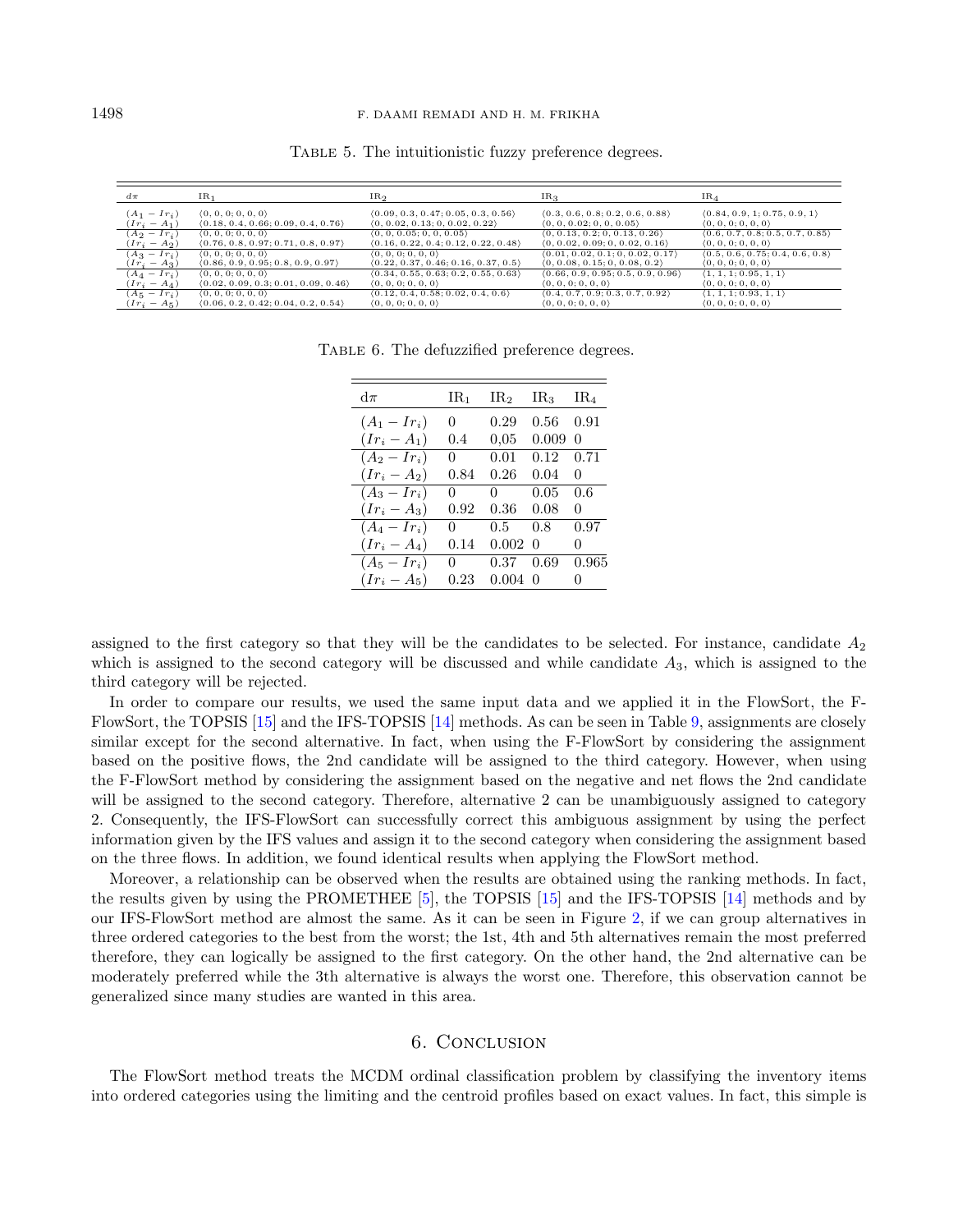<span id="page-8-1"></span>

|             |                    | IR <sub>1</sub> | IR <sub>2</sub> | IR <sub>3</sub> | IR <sub>4</sub> | $A_i$     |
|-------------|--------------------|-----------------|-----------------|-----------------|-----------------|-----------|
|             | $\phi_{R_1}^+$     | 2.5             | $1.6\,$         | 1.24            | 0.9             | 1.76      |
| $R_1$       | $\phi_{R_1}^-$     | 0.4             | 0.65            | 1.30            | 2.62            | 0.47      |
|             | $\phi_{R_1}$       | 2.09            | 0.96            | $-0.06$         | $-1.7$          | 1.29      |
|             | $\phi_{R_2}^+$     | 2.5             | 1.33            | 0.8             | 0.7             | 0.85      |
| $R_2$       | $\phi_{R_2}$       | 0.85            | 0.85            | 1.34            | 2.62            | 1.15      |
|             | $\phi_{R_2}$       | 1.65            | 0.49            | $-0.5$          | $-1.9$          | $-0.3\,$  |
|             | $\phi_{R_3}^+$     | 2.5             | 1.32            | 0.7             | 0.61            | 0.66      |
| $R_3$       | $\phi_{R_3}^-$     | 0.92            | 0.95            | 1.35            | 2.62            | $1.36\,$  |
|             | $\phi_{R_3}$       | 1.58            | 0.38            | $-0.65$         | $-2$            | $-0.7$    |
|             | $\phi_{R_{4}}^{+}$ | 2.5             | 1.83            | $1.5\,$         | 0.97            | 2.3       |
| R4          | $\phi_{R_{4}}^{-}$ | 0.15            | 0.59            | 1.29            | 2.6             | 0.15      |
|             | $\phi_{R_{4}}$     | 2.36            | 1.23            | $0.2\,$         | $-1.65$         | $2.150\,$ |
|             | $\phi_{R_5}^+$     | 2.5             | 1.69            | 1.36            | 0.97            | 2.02      |
| $R_{\rm 5}$ | $\phi_{R_5}$       | 0.23            | 0.59            | 1.29            | 2.615           | 0.24      |
|             | $\phi_{R_5}$       | 2.27            | 1.097           | 0.07            | $-1.65$         | 1.79      |

<span id="page-8-0"></span>TABLE 7. The positive, negative and the net flow values.

<span id="page-8-2"></span>TABLE 8. The assignments of alternatives.

|                |       | Scenarios $K_{\text{positive flows}}$ $K_{\text{negative flows}}$ $K_{\text{net flows}}$ |       |
|----------------|-------|------------------------------------------------------------------------------------------|-------|
| $A_1$          | $K_1$ | $K_1$                                                                                    | $K_1$ |
| A <sub>2</sub> | $K_2$ | $K_2$                                                                                    | $K_2$ |
| $A_3$          | $K_3$ | $K_3$                                                                                    | $K_3$ |
| $A_4$          | $K_1$ | $K_1$                                                                                    | $K_1$ |
| А5             | K1    | K1                                                                                       | K1    |
|                |       |                                                                                          |       |

Table 9. Comparison of the IFS-FlowSort with other ranking and sorting method.

| Ranking                      |            |                  |    |              |             |            | Sorting                 |              |                     |              |              |                     |
|------------------------------|------------|------------------|----|--------------|-------------|------------|-------------------------|--------------|---------------------|--------------|--------------|---------------------|
| F-TOPSIS<br><b>Scenarios</b> | IFS-TOPSIS | <b>PROMETHEE</b> |    | FlowSort     |             | F-FlowSort |                         |              | <b>IFS-FlowSort</b> |              |              |                     |
|                              |            |                  |    | $K_{\phi^+}$ | $K_{\phi-}$ | $K_{\Phi}$ | $\overline{K}_{\phi^+}$ | $K_{\phi^-}$ | $K_{\varPhi}$       | $K_{\phi^+}$ | $K_{\phi^-}$ | $K_{\mathbf{\Phi}}$ |
| $A_1$                        |            |                  |    | $K_1$        | $K_1$       | $K_1$      | $K_1$                   | $K_1$        | $K_1$               | $K_1$        | $K_1$        | $K_1$               |
| A <sub>2</sub>               | 4          | 4                | 4  | $K_2$        | $K_2$       | $K_2$      | $K_3$                   | $K_2$        | $K_2$               | $K_2$        | $K_2$        | $K_2$               |
| $A_3$                        | 5          |                  | h, | $K_3$        | $K_3$       | $K_3$      | $K_3$                   | $K_3$        | $K_3$               | $K_3$        | $K_3$        | $K_3$               |
| A4                           | 3          |                  |    | $K_1$        | $K_1$       | $_{K_1}$   | $K_1$                   | $K_1$        | $K_1$               | $K_1$        | $K_1$        | $K_1$               |
| $A_5$                        | ച          |                  |    | $K_1$        | $K_1$       | K,         | $_{K_{1}}$              | $K_1$        | K1                  | $K_1$        | $K_1$        | $K_1$               |

practical and requires less rigid inputs from the decision makers. The DM who is familiar with PROMETHEE methods can easily understand the FlowSort. It solves the drawbacks of the other extensions of the PROMETHEE method (PROMSORT, PROMETHEE TRI) and treats the sorting problematic for independent assignments and completely ordered categories [\[19\]](#page-10-7). However, it is hard for the decision makers to precisely express their preferences. Therefore, motivated by the fact that the fuzzy scientific community has been attending with great interest the recent dispute about Atanassov Intuitionistic Fuzzy Sets [\[10\]](#page-9-10), we propose to develop an IFS-FlowSort method based on the intuitionistic fuzzy set numbers to describe the imprecise evaluations. Furthermore, because of the simplicity and easiness of the triangular fuzzy numbers, we suggest using them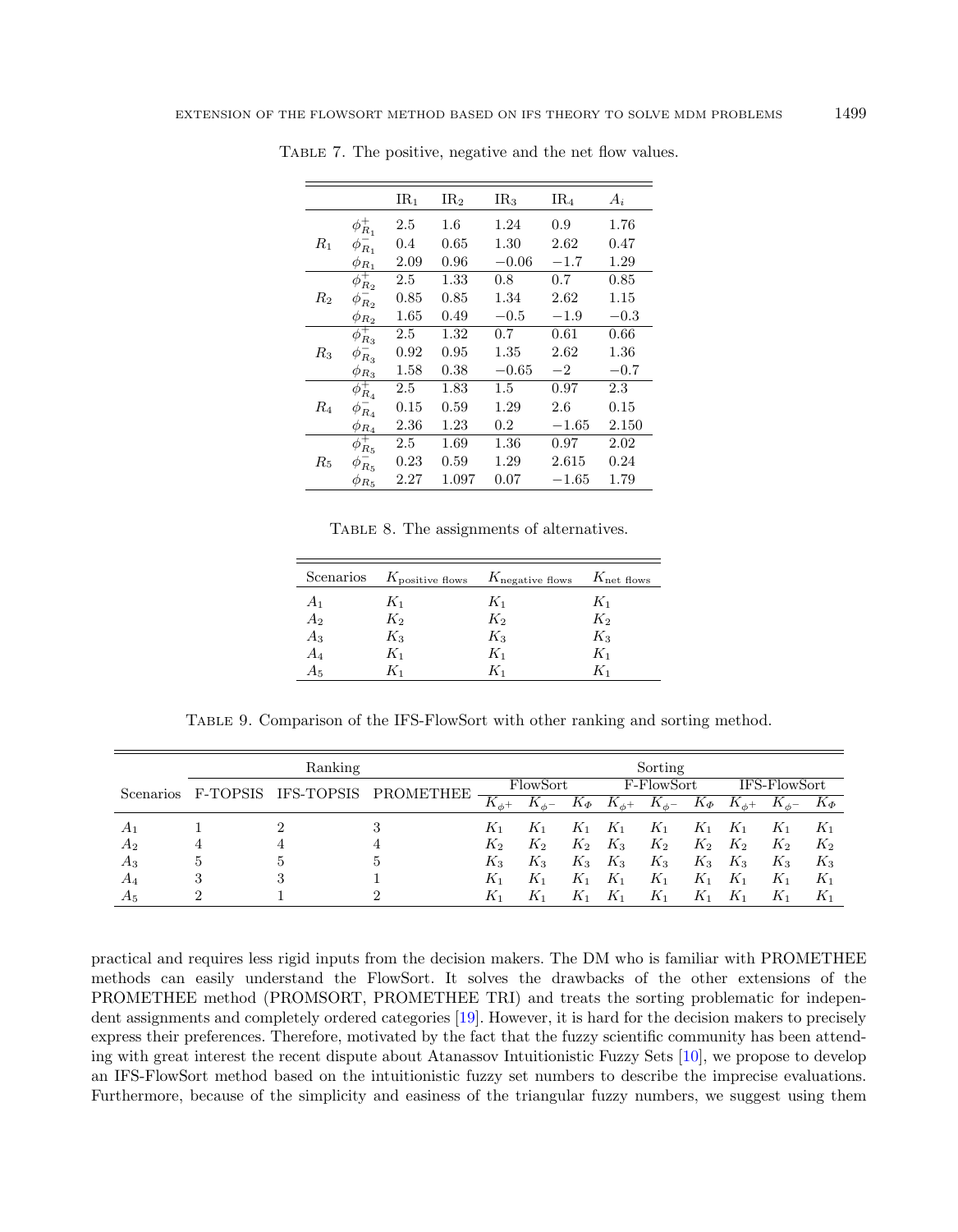<span id="page-9-9"></span>

FIGURE 2. Comparison of the IFS-FlowSort with ranking methods.

<span id="page-9-7"></span><span id="page-9-6"></span><span id="page-9-3"></span><span id="page-9-2"></span>to describe the ill-known quantity. In our proposed method, the parameter values, such as the weights or the thresholds are assumed to be crisp numbers so that they can reduce the imprecision. To illustrate this extension, a practical example is treated and validated by comparing it to the two sorting methods, the FlowSort [\[24\]](#page-10-5) and the F-FlowSort [\[6\]](#page-9-8) and with the ranking methods F-TOPSIS [\[23\]](#page-10-15), IF-TOPSIS [\[14\]](#page-10-16) and PROMETHEE [\[5\]](#page-9-2). As a result, all the alternatives, excepting one, are assigned to the same category. Thus, we can conclude that our extension seems to be coherent in a sorting context and in the uncertainty logic. Such as the FlowSort method it is Simple to process easy to use the use of IFS-theory makes it more abundant and flexible to express and to describe information than other extensions of fuzzy set theory when uncertain information is involved.

#### **REFERENCES**

- <span id="page-9-8"></span><span id="page-9-5"></span><span id="page-9-4"></span><span id="page-9-0"></span>[1] D. Aikhuele and S. Odofin, Generalized triangular intuitionistic fuzzy geometric averaging operator for decision making in engineering. Information 8 (2017) 78.
- <span id="page-9-10"></span>[2] C. Araz and I. Ozkarahan, Supplier evaluation and management system for strategic sourcing based on a new multicriteria sorting procedure. Int. J. Prod. Econ. 106 (2007) 585–606.
- <span id="page-9-1"></span>[3] D.V. Assche and Y. De Smet, FlowSort parameters elicitation based on categorization examples. Int. J. Multicriteria Decis. Making 6 (2016) 191–210.
- [4] K.T. Atanassov, Intuitionistic fuzzy sets. Fuzzy Sets Syst. 20 (1986) 87–96.
- [5] C.A. Bana, E. Costa, J.M. Corte and J.C. Vansnick, Multiple Criteria Decision Analysis: State of the Art Surveys. Springer, New York (2005).
- [6] S. Banerjee, Arithmetic operations on generalized trapezoidal fuzzy number and its applications. Turk. J. Fuzzy Syst. 3 (2012) 16–44.
- [7] A.C. Campos, B. Mareschal and A. Almeida, Fuzzy FlowSort: an integration of the FlowSort method and Fuzzy Set Theory for decision making on the basis of inaccurate quantitative data. Inf. Sci. 293 (2015) 115–123.
- [8] T.Y. Chen, The inclusion-based TOPSIS method with interval-valued intuitionistic fuzzy sets for multiple criteria group decision making. Appl. Soft Comput. 26 (2015) 57–73.
- [9] B.E. Costa and A. Carlos, Les problématiques de l'aide à la d'décision: vers l'enrichissement de la trilogie choix-tri-rangement. RAIRO-Oper. Res. 30 (1996) 191–216.
- [10] D. Dubois and H. Prade, The legacy of 50 years of fuzzy sets: a discussion. Fuzzy Sets Syst. 281 (2015) 21–31.
- [11] E. Fernandez and J. Avarro, A new approach to multi-criteria sorting based on fuzzy outranking relations: the THESEUS method. Eur. J. Oper. Res. 213 (2011) 405–413.